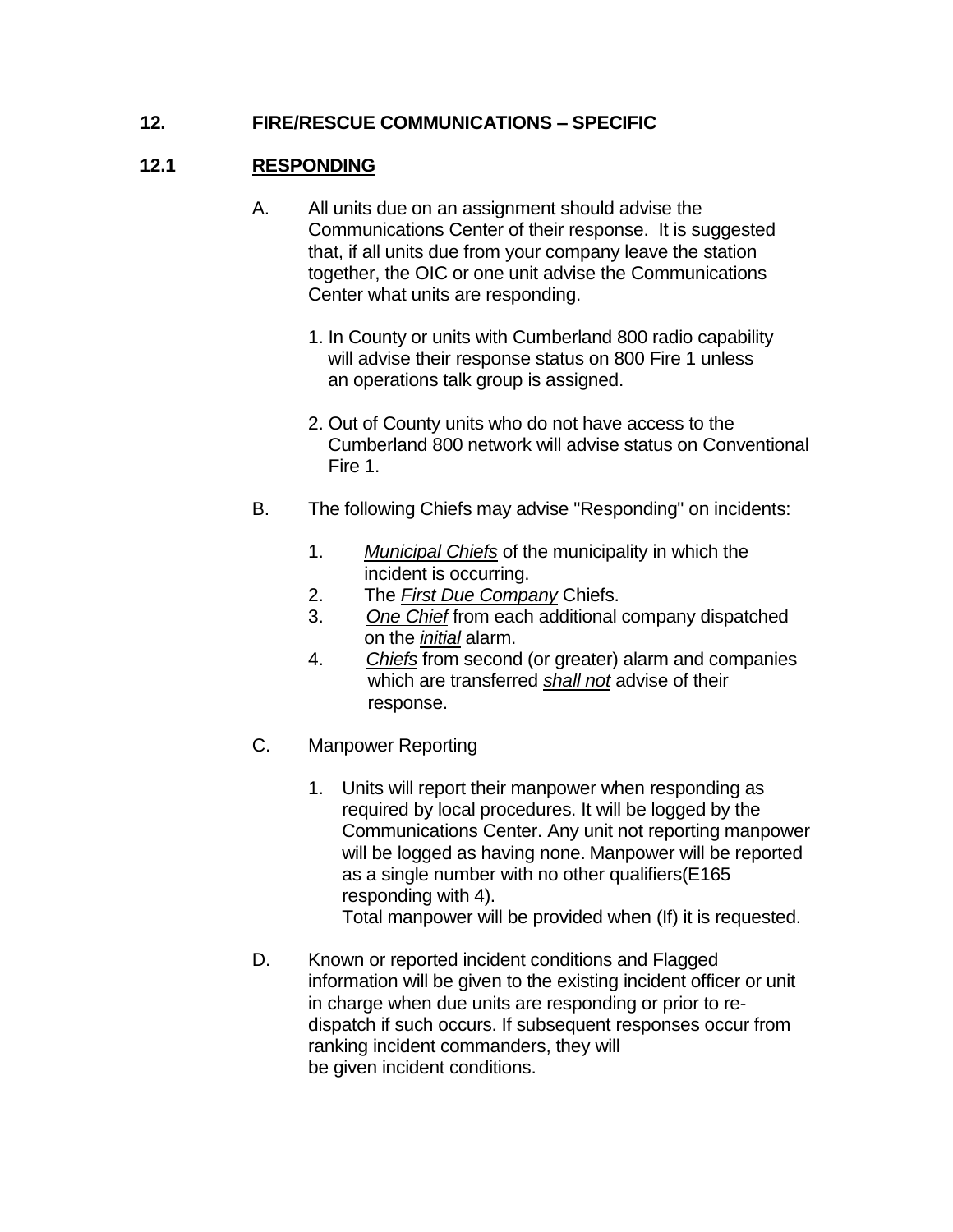- E. Operational talk groups will be assigned soon after due units are responding or as necessary should units arrive on the scene and initiate operations early in the incident. Refer to Section 11.8 of the manual for specific talk group assigning
- $F_{\perp}$ Knox Box/GEO Flag Information Policy (Policy is in Appendix X of this manual)
	- 1. General Policy

 incidents where after hour access may be an issue for the CAD system via an incident Geo Flag. Cumberland County Department of Public Safety (DPS) will maintain KNOX information or other critical location access information in their Computer Aided Dispatch System (CAD) for the purpose of providing such to responders during address listed. This information will be identified within the

2. Operations

Upon dispatch to an automatic fire alarm or other event where access may be needed, the dispatch center will advise Command or the first arriving unit of the KNOX or GEO information.

3. Information Updates

The information will contain the facility or residence name and address. The general location of the box/or other access information should also be provided.

### $12.2$ **12.2 REPORTING ON-THE-SCENE/FIREGROUND REPORT**

- provide the Communications Center a visual report of the incident utilizing the Fireground Structure Identification System for area identification (refer to Section 11.9). A. The first arriving mobile unit on-the-scene of an incident will
- Headquarters of their arrival to the scene. **Second alarm or other mutual aid apparatus will not advise the status of**  *"On-the-Scene."* These units should contact Command for B. All first alarm apparatus or companies can advise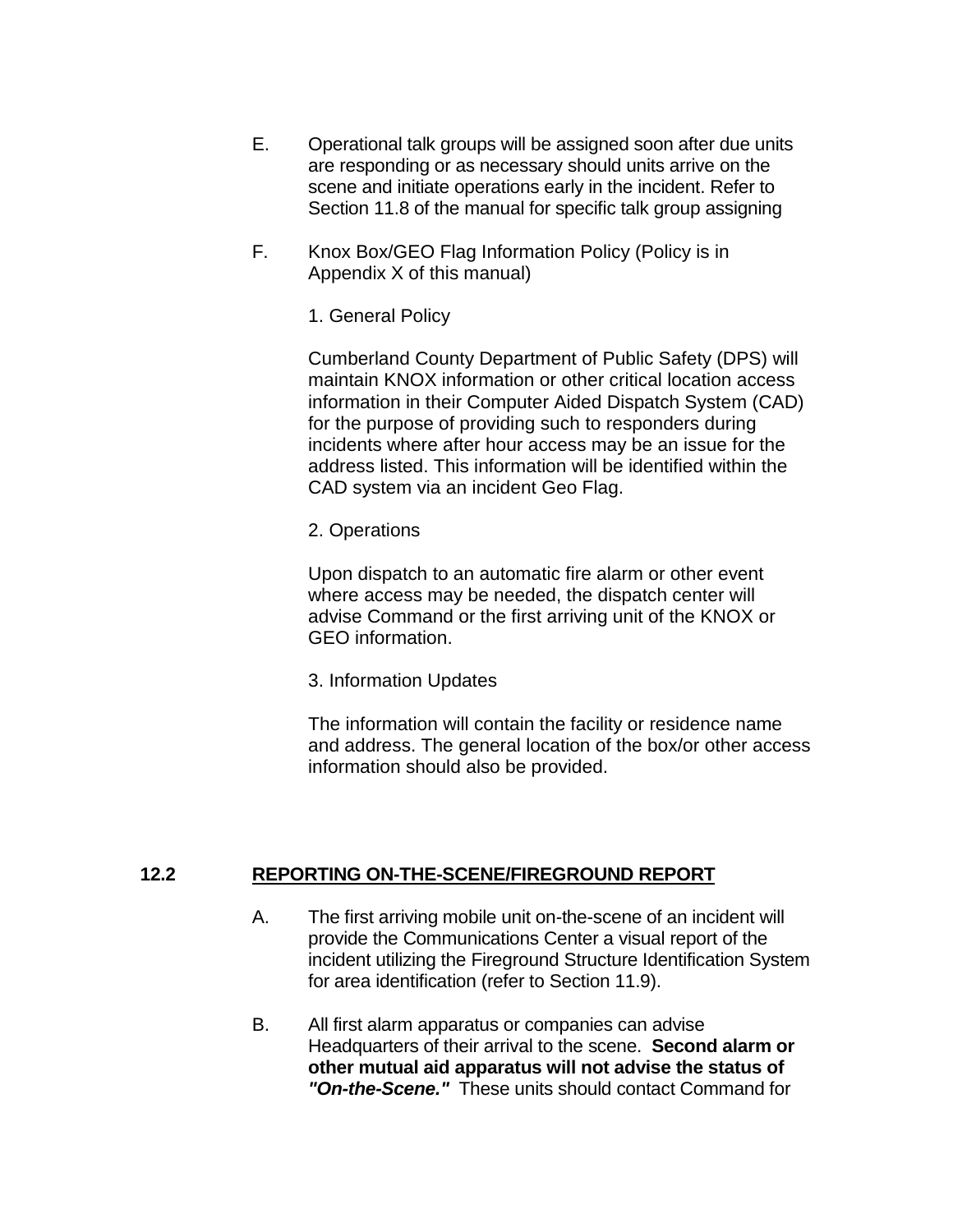assignment or assume Level 2 staging until Command provides an assignment.

- on the assigned Ops talk group and Fire 1. C. Initial fire ground reports will be transmitted to responding units
- arriving unit at the incident, or if they are assuming incident D. Chiefs may advise *"On-the-Scene" only* if they are the first command.

## $12.3$ **12.3 DISPATCH POLICY FOR FAILED APPARATUS RESPONSE**

 A. Fire Apparatus – If no unit is on-the-air and no Chief Officer has advised responding, the following re-dispatch/failure policy will be followed:

Single Company Response:

 due Engine Company Five (5) Minutes: Re-dispatch original Company; dispatch next

Multiple Company Response:

- Five (5) Minutes: Re-dispatch non-responding companies and/or equipment
- and next due units should be dispatched Eight (8) Minutes: Non-responding units will be considered failed
- should be authorized by a Unit/Chief on-the-air. If no Unit/Chief is on-the-air, re-dispatch and apparatus replacement is considered authorized. The Communications Supervisor may add appropriate units on a case by case basis due to information received. NOTE: Any re-dispatches or apparatus replacement

### $12.4$ **REFUSAL TO RESPOND**

A. If an agency refuses to respond to a request for assistance, the primary responsible agency must contact the requestor to inform them of the decision.